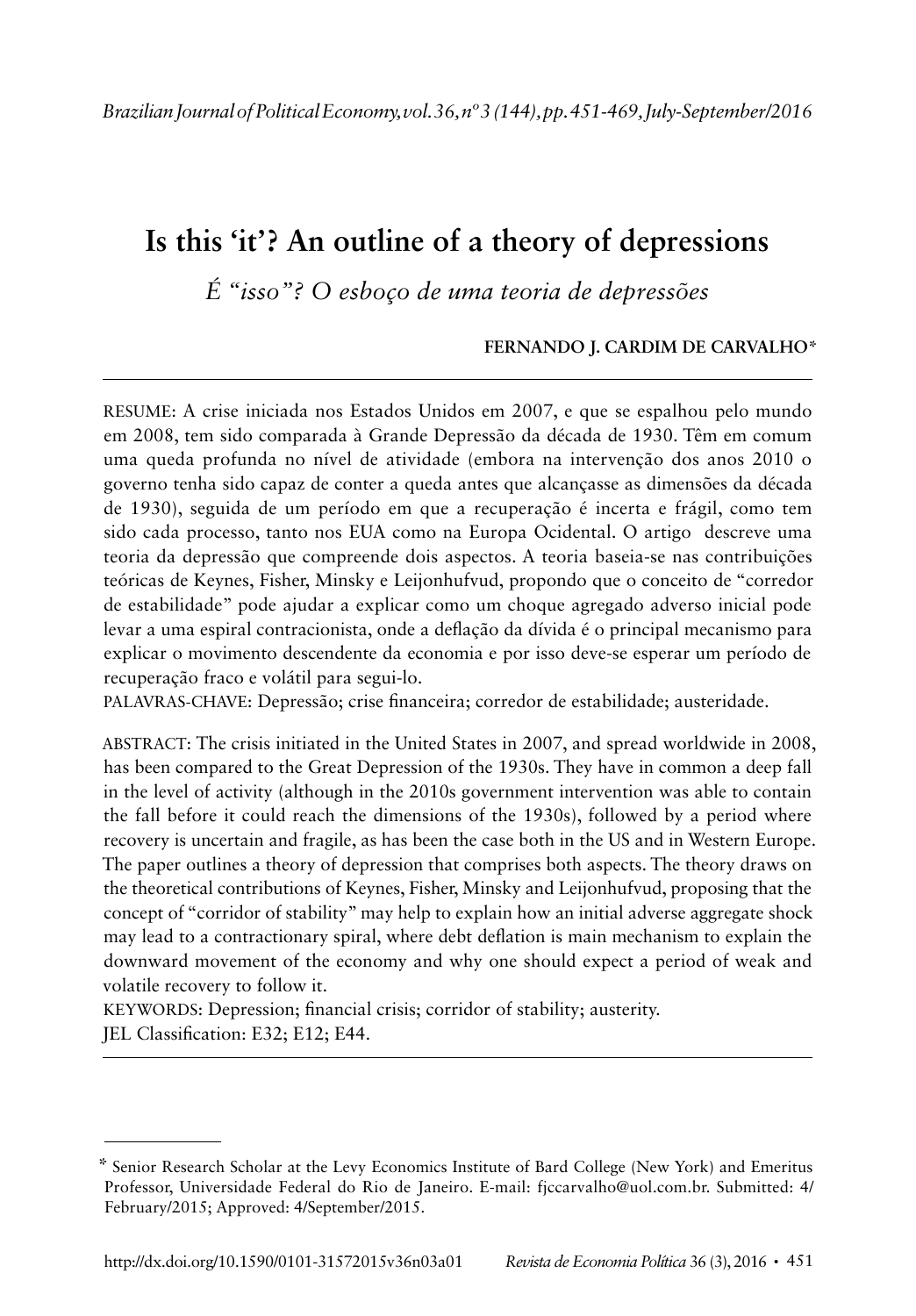#### **INTRODUCTION**

Many analysts (this author included) underestimated at first the potential impact of the subprime crisis initiated in the United States in 2007. By the end of 2008, however, it was already practically impossible to deny that something different from a "normal" cyclical recession was going on. In fact, it had become almost a cliché to point out that only the Great Depression of the 1930s could be compared to the contraction of manufacturing output one was witnessing in the United States, a movement that was quickly spreading to other areas of the world, most notably Western Europe.<sup>1</sup>

The fall in output levels (and the accompanying rise in unemployment rates) was contained before it could actually reach Great Depression proportions. But the Depression in the 1930s was not properly characterized *only* by the depth of output contraction. Its exceedingly long *duration* was also remarkable enough to lead many analysts, to this day, to argue that it took World War II to finally end it, ten years after the beginning of the 1929 contraction.

Measuring the duration of a depression may involve important conceptual problems. In contrast with the conventional NBER approach to date a *recession* from the moment when the output indicator falls two quarters in a row (and to date its end by an equivalent successive two-quarter rise in output), those who argue that the depression only ended with World War II have to be using other dating methods. As it is well known, growth in the United States was actually resumed in 1933 and, except for the 1937-38 recession, it was sustained until the break of the war. So, what does it mean to say that it took the war to end the depression?

If one thinks of the current situation, the same dilemma will pose itself: is the end of the United States recession, in 2009, after a relatively small contraction (compared with 1929-30) enough to dismiss the similarity proposed between the two episodes? Or, for that matter, if economies like Spain or Portugal recovered positive, albeit very low, rates of growth in 2014 and 2015 is one authorized to speak of the end of the depression in these countries? In other words, should we treat these cases as we do "normal" recessions? And what about the cases like Italy or the UK where a double dip was recorded? The mere recovery of positive rates of growth is probably not enough to believe that those economies are out of the woods.

Although the term "depression" has now become matter of day-to-day conversation, there is no accepted *concept* of depression. To propose one, in the second

 $<sup>1</sup>$  In fact, the pioneers in the quantitative comparison between the two situations, Eichengreen and</sup> O'Rourke (2009) stressed that, if anything, the speed of contraction was greater in the United States in 2008 than it was in the comparable period after the 1929 contraction. Later, their insights were incorporated in Almunia *et all* (2010, p.4), where it was stated that "the decline in manufacturing globally in the twelve months following the peak, which we place in early 2008, was as severe as in the twelve months following the peak in 1929."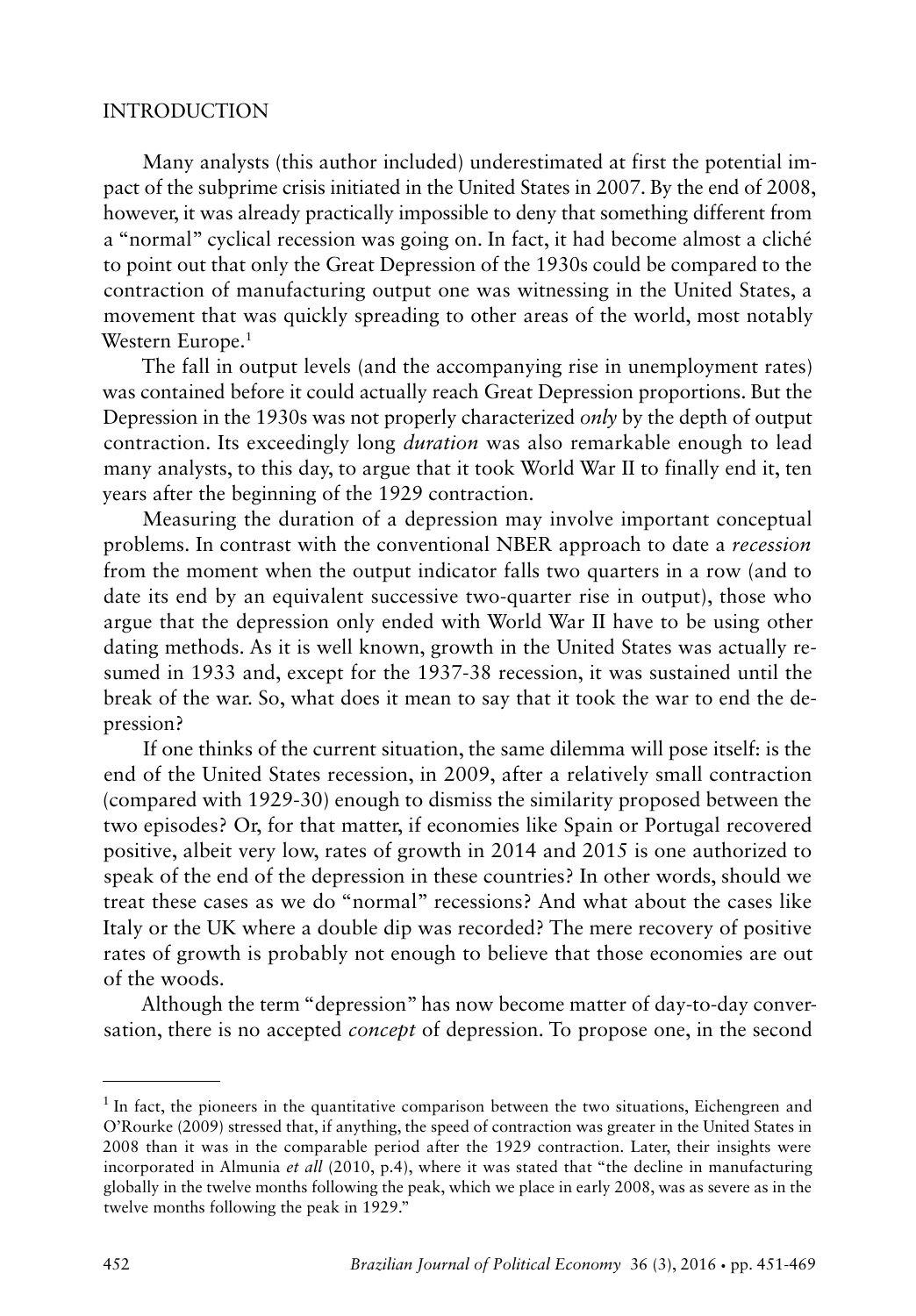section we offer a stylization of the 1930s depression in the United States and of the 2010s crisis in the United States and some Western European countries. Third section then develops an outline of a theory of depression based on that stylization. The fourth section concludes the paper summarizing the points made and developing some of the implications of the proposed definition.

### The 1930s and the 2010s

The first stylized fact about both the Great Depression and the current crisis is that they are international phenomena. A large number of countries were hit directly and an even larger number suffered a significant impact, which, however, varied widely in depth, duration and in the changes it induced in each country's economic structure.<sup>2</sup> Most analysts dealing with the Great Depression directed their attention mainly (many times *exclusively*) to the US economy.3 The Stock Exchange crash of 1929, the bank runs, the policies adopted by Herbert Hoover and, afterwards, by Franklin Roosevelt, the New Deal, and the behavior of the American economy during the 1930s, are all that matters for them. But Great Britain was arguably depressed since the mid-1920s and began to recover earlier than the United States, after abandoning the gold standard in 1931. Germany, France and Italy in the 1920s were each one of them "special" cases, particularly in the different ways they dealt with the legacies of World War I and the eventful 1920s.

If we take the American experience as paradigmatic, as most analysts do, the second stylized fact to be considered in such episodes is that the fall in output (and related variables, such as employment) is deep if governments do not act to stop it in time. American experience in the 1930s would show what happens when government action is delayed. American and European experiences in the 2010s show what happens when governments act to stop the decline at first but then change tack and pursue austerity policies.

But a third stylized fact is at least as important as the second: affected economies take a long time to fully recover, especially if one defines full recoveries by the ability of affected economies to reach pre-crisis *trend* growth. In fact, it is not even clear whether such trend can be attained without the action of some exogenous force (such as demand-push caused by World War II).

One important difference between the 1930s and the 2010s is the behavior of prices. Consumer prices in the United States crashed after 1929, and didn't recover their past levels until the war. It was such a situation that led Irving Fisher to for-

 $<sup>2</sup>$  In Latin America, for example, the 1930s depression, after an initial period of difficulties resulting</sup> from the contraction of export of raw materials for advanced economies, ended up giving a strong push to import substitution industrialization.

 $3$  Among the notable exceptions, Kindleberger (1986). More recently, the international dimension was emphasized by those blaming the gold standard for the depression, such as Eichengreen (1992).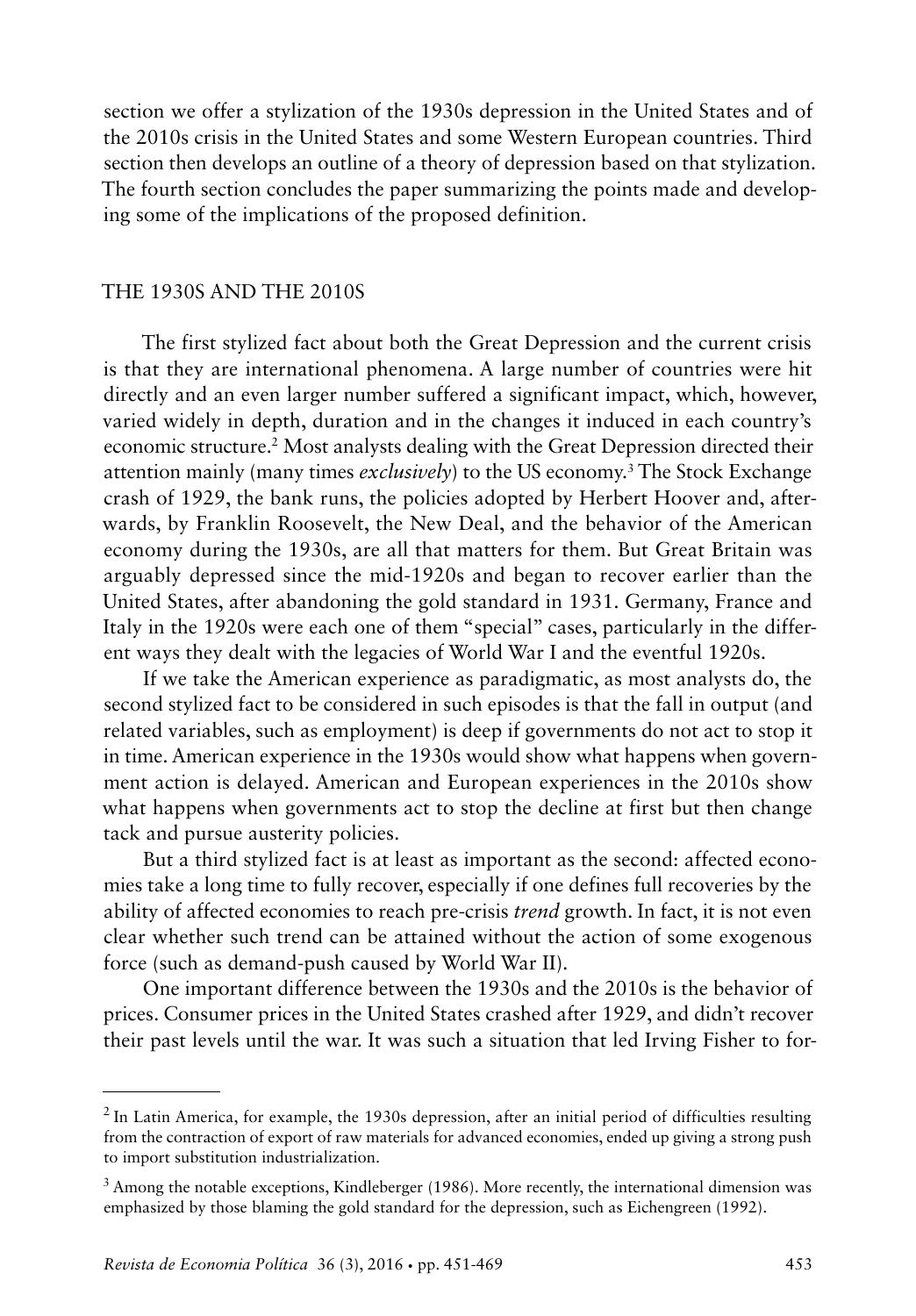mulate his debt deflation theory of depressions (Fisher, 1933). Producers of consumer goods went bankrupt because deflation increased dramatically the real burden of their financial debts. Minsky adapted Fisher's concept of debt deflation to apply to securities and financial contracts markets.<sup>4</sup> In Fisher's world, debt deflation occurred because producers had to sell their goods at increasingly lower prices to be able to pay the debts they incurred in the process of production. In Minsky's world, debt deflation was due to the need by wealth holders to sell assets at increasingly lower prices to liquidate the obligations they issued in order to buy those assets. In the 2010s, consumer prices in the United States actually fell at the beginning of the crash but they quickly recovered and kept rising. Financial assets prices, in contrast, fell dramatically, and some segments of the securities markets practically disappeared, after liquidity dried up, at least until the monetary authorities intervened forcefully to stop the fall.<sup>5</sup>

A final stylized fact about the crises is that international trade is seriously affected by the crisis although in the 2010s one did not witnessed the adoption of aggressive protectionist policies characteristic of the 1930s.

In sum, the available data suggest that while *depth of contraction* was contained at much less dramatic levels than those witnessed in the 1930s the *duration* of the crisis and the fragility of observed recovery seems closer to the standard set by the 1930s Great Depression than to usual "normal" cyclical recessions. In contrast to what is usually assumed with respect to "normal" business cycles, the "shock" represented by the contraction in output seemed to have had *long term* effects on the level of activity, causing recoveries to be weaker and more fragile than "normal" recoveries.<sup>6</sup> For authors such as Schumpeter, for example, this would be precisely the distinguishing feature of a depression.7 The same point, that is, the possibility of an economy getting "stuck" in a low level of activity for an indefinitely long period of time seemed also to be the point of Keynes's concept of *unemployment equilibrium* in *The General Theory*. A theory of depression should be

<sup>4</sup> Minsky presented his version of the debt deflation process in many of his works. One example is Minsky (1975, p.115).

<sup>5</sup> It is much more difficult to document a *general* fall in asset prices than in goods and services. There is no general index of asset prices and in any event segments tend to be affected in highly different degrees. Nevertheless, there is a large amount of evidence contained in narratives of the 2007-2008 financial crises describing how asset-backed securities (including MBS, CDOs, CDSs, etc.) quickly lost market value forcing financial institutions to fire sell the assets they held, exemplifying what Minsky described succinctly as "selling position to make position". For an example of such narratives, see Blinder (2013).

 $<sup>6</sup>$  It is very common for business cycle theorists to assume that cyclical fluctuations are independent of</sup> long term trends in the economy both in the sense that fluctuations are not impacted by long term variables and that the latter do not suffer any impact from the fluctuations themselves. See, for instance, Kalecki (1954). Recent empirical studies, however, suggest that even "normal" recessions can have a negative long term impact on growth. See Cerra and Saxena (2007).

<sup>&</sup>lt;sup>7</sup> Schumpeter (1939, p. 151) stated that a depression is a pathological state which could last indefinitely.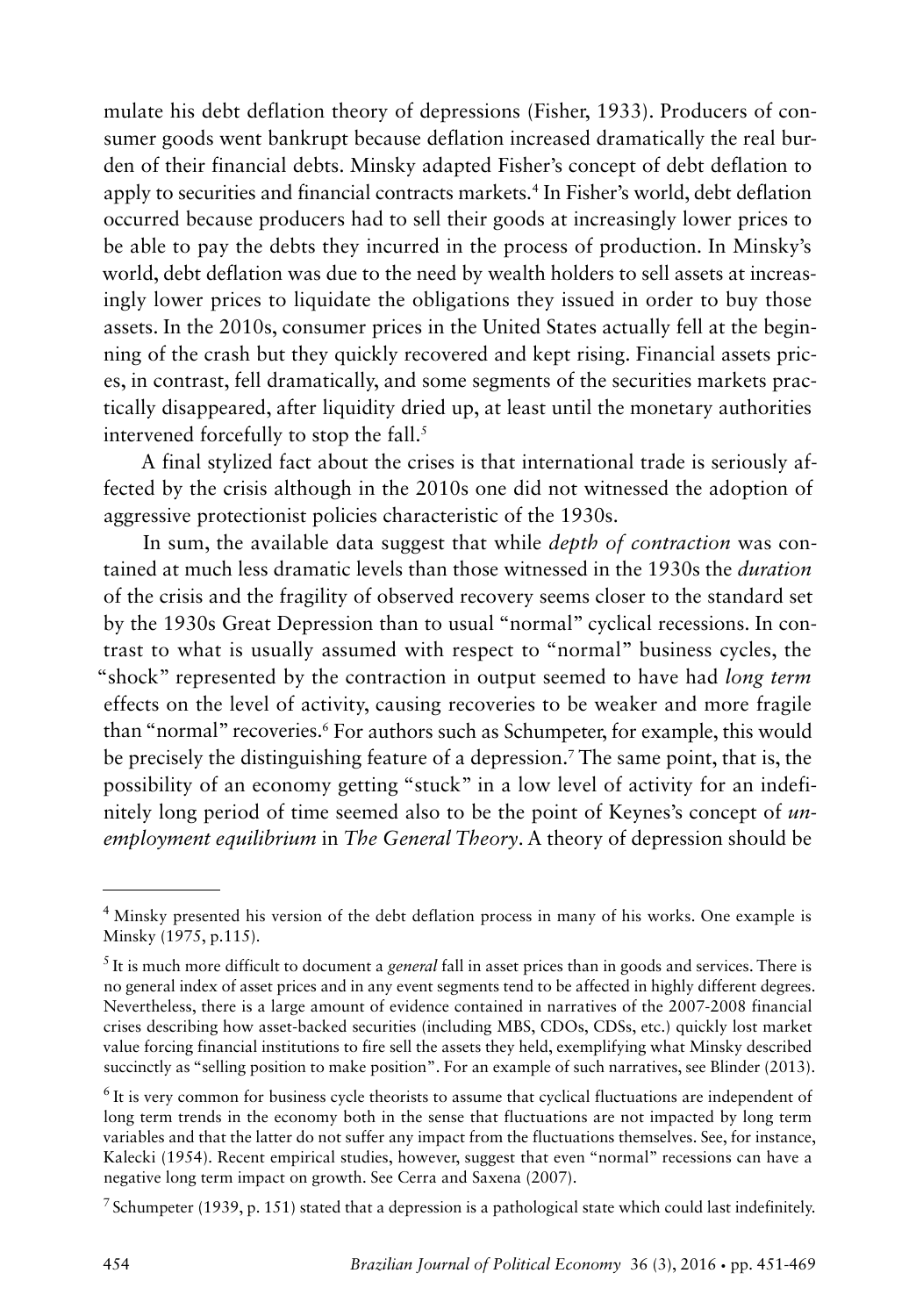capable of explaining *both* features: the steep contraction (unless governments intervene to stop it) and the protracted period of weak recovery.

## AN OUTLINE OF A THEORY OF DEPRESSIONS

The central point of a theory of depressions must be the distinction between depressions and *normal* cyclical recessions.

It has long been accepted by most economists that activity in capitalist economies normally fluctuates. Some important economists argued that fluctuations were random manifestations of the complexity of modern market economies, where decisions are made by a very large number of units in the absence of any mechanism capable of reconciling them ex-ante.8 The majority of analysts, however, have always seemed to believe that more systematic forces *caused* observed fluctuations. In other words, fluctuations were assumed to express the *regular* operation of fundamental mechanisms. Fluctuations per se might be random phenomena, but *regular* fluctuations could only be the expression of systematic causes.

The cyclical hypothesis relies on two related features supposed to be observable in fluctuations: recurrence and periodicity. Not only each phase (prosperity, recession) recurs from time to time, but they seem to do it at more or less regular time intervals. This suggests that they are elements of a larger process, the economic cycle, rather than isolated phenomena to be explained independently of each other. Whatever the correct theoretical explanation of business cycles may be, if one accepts that cycles are an *empirical* reality, a key implication is that the level of activity at any given moment cannot be explained but in reference to what happened in the preceding moment (and, in fact, also in reference to what comes next). Every stage of a cycle is nothing but a link in a chain connecting the preceding moment to the next. A cyclical recession, in this sense, is only a phase where the next prosperity is being bred. In time, a recession should engender recovery and prosperity. The alternation of phases is just an expression of *normal* capitalist dynamics.

A depression, in contrast, for those who consider it a particular phenomenon, is *abnormal*. For Schumpeter, as for Keynes, it was *permanence*, rather than *transience*, that should be taken as the distinctive feature of a depression when compared to a cyclical recession. An economy can get *stuck* in a depression, that is, one should not expect that a depression would *naturally* engender recovery and prosperity as a cyclical recession does. Being an abnormal development, a depression cannot be predicted from what happens before it nor can it be expected to spontaneously dissipate into an upswing.

Naturally, the important question is to identify the conditions under which this pathological state emerges and develops, that is, the conditions that make it pos-

 $8$  Irving Fisher defended this view in Fisher (1932). Slutsky (1937) showed that, statistically, a movement with the appearance of a regular cycle could be generated by a number of underlying random processes.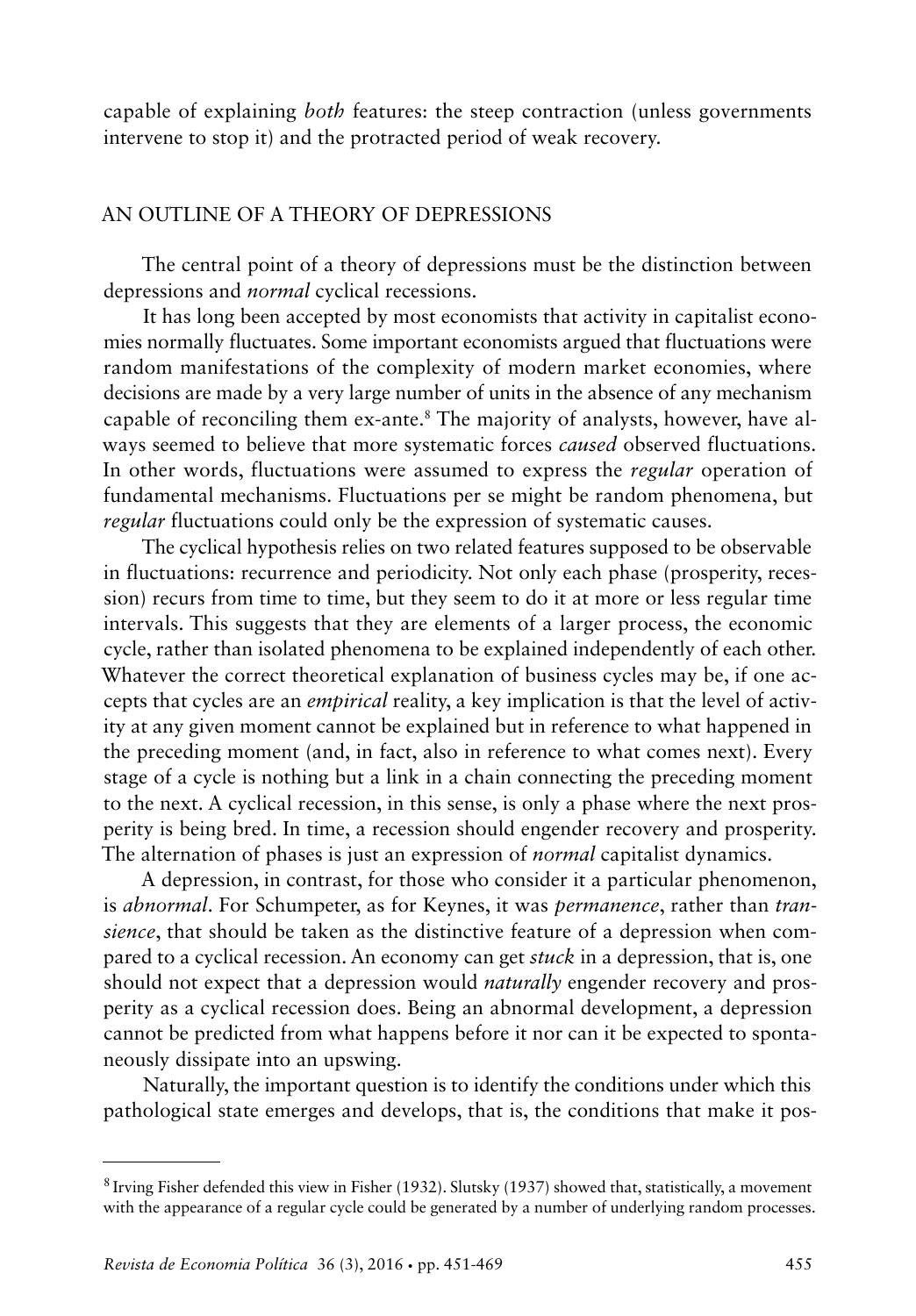sible for an economy to get into a depression instead of a normal cyclical recession. Right at the start, one has to face one difficulty: the relatively small number of depression episodes (compared, for instance, to cyclical recessions), which complicates attempts to look for empirical patterns. Most of the time, what is known about a depression is, in fact, not only derived from one experience, the great depression of the 1930s, but very often, as already mentioned, the experience of *one* country at that time, the United States.

By characterizing the Great Depression by the stylized facts listed in the section second, especially depth and duration, I am actually following an old tradition. But it is not enough to state that the depression comprised these two phenomena. Unless one is prepared to argue that the fact that a long period of subdued economic activity followed a big decline in output and employment is merely a coincidence,<sup>9</sup> a satisfactory theory of depressions has thus not only to explain depth and duration, but needs also to address the connection between them. Two hypotheses stand out to explain the connection. The first states that the shock represented by the original crash may change the parameters that regulated the operation of the economy. The second is that policies adopted to face the consequences of the crash, such as those identified as austerity policies, may actually prevent a full recovery from taking place.10 Let us address each one at a time.

## **i. An endogenous connection through the concepts of** *Corridor* **and Financial Fragility**

As already stated, to build a theory of depression one needs a theoretical tool capable of distinguishing *abnormal* from *normal* developments and to identify their boundaries. This was precisely the point of the notion of *corridor of stability*, originally proposed by Leijonhufvud in the early 1970s.

The way Leijonhufvud first presented it did not seem in fact very promising. The notion of *corridor of stability* was introduced in 1972 (Leijonhufvud, 1972), to reconcile the validity of the classical notion of stable equilibrium (described by Leijonhufvud as a *full coordination path*) with the existence of disequilibriumenhancing mechanisms, such as the Keynesian consumption multiplier. In his words:

The system is likely to behave differently for large than for moderate displacements from the 'full coordination' time-path. Within some range from the path (referred to as 'the corridor' for brevity), the system's

<sup>9</sup> Which is precisely what a large number of works on the Great Depression in the United States do when the crash is explained, e.g., by monetary policy decisions while the period after 1933 is explained by ad hoc intervention in market processes, like the creation of the National Recovery Administration, stimulating price fixing in the manufacturing sector, or the Wagner Act promoting unionization of the labor force. See, interviews by Ben Bernanke and James Hamilton in Parker (2007).

<sup>&</sup>lt;sup>10</sup> We will devote more time in this paper to explore the first hypothesis because of the lower general familiarity with the concepts that support it.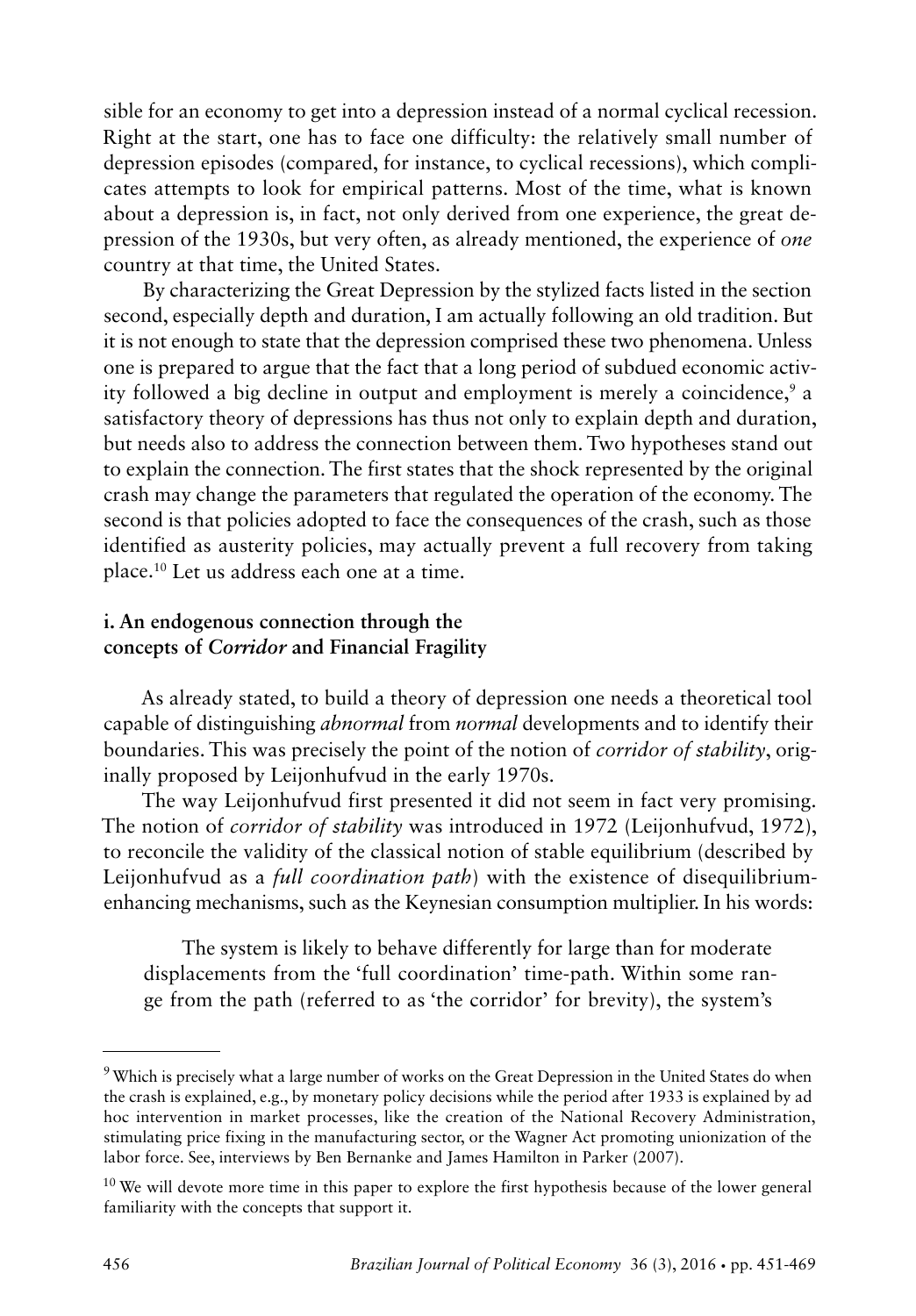homeostatic mechanisms work well, and deviation-counteracting tendencies increase in strength. Outside that range these tendencies become weaker as the system becomes increasingly subject to 'effective demand failures' (Leijonhufvud, 1972, p. 9).

The notion that any given system reacts differently to large and to small shocks is almost intuitive. Leijonhufvud's way of presenting it, however, wasted much of its appeal by confining it to such a narrow theoretical framework. We will retain here only the notion that there are shocks the system can take, absorb, and move on along its *normal* path and shocks that cannot be absorbed because they disorganize the system itself and alter its dynamics. The notion of *normality* is intended to replace Leijonhufvud's concept of full coordination time path and is taken from Keynes, $11$  who used it to explain how agents make their decisions. Current data were assumed to be evaluated by decision-makers, when forming their expectations, using "normal" values as a reference. Agents were supposed to evaluate the meaning of available data but comparing them to *normal* values attributed to those variables.

Keynes, who inherited the notion of normality from Marshall (Cardim de Carvalho, 1990), considered past experience to be the main input to personal notions of what is normal and what is not. In this sense, it is not far-fetched to assume that cyclical fluctuations are "normal". The occurrence of a recession, say, should not *surprise* anybody: a recession may be painful but one *expects* it to happen and to be overcome in time. Normal precautions are taken to protect against recessions. How far one protects oneself depends on the value of expected losses, an estimation assumed to be based on past experience with normal activity downturns.

We define, therefore, the corridor of stability as that range of values of the relevant variables that is recognized as normal by economic units, such that any variation of those values within the expected range can be absorbed without changing the parameters of the system. In this context, this implies: (i) that they don't have to "revise the theories" about the workings of the economy which orient their decisions as to the precautions that are advised against unfavorable events; (ii) that the precautions they take to protect against predicted "worst scenarios" are actually enough to allow them to move on with their normal activities. When actual shocks are larger than those previously judged normal, they overcome the defenses built by agents so that the economy can no longer proceed with its regular operation. As a result, agents may feel the need to revise their theory of how things "normally" work, thereby changing the parameters that define "normality".

The stability of the system hinges on how wide the corridor is. As has just been proposed, there are three determinants of the width of the corridor. First, there is the exposure of economic units to adverse shocks, that is, how likely it is that a given adverse shock will cause them significant losses; second, how effective are

<sup>&</sup>lt;sup>11</sup> The concept of normality adopted by Keynes is extensively discussed in Cardim de Carvalho (1990).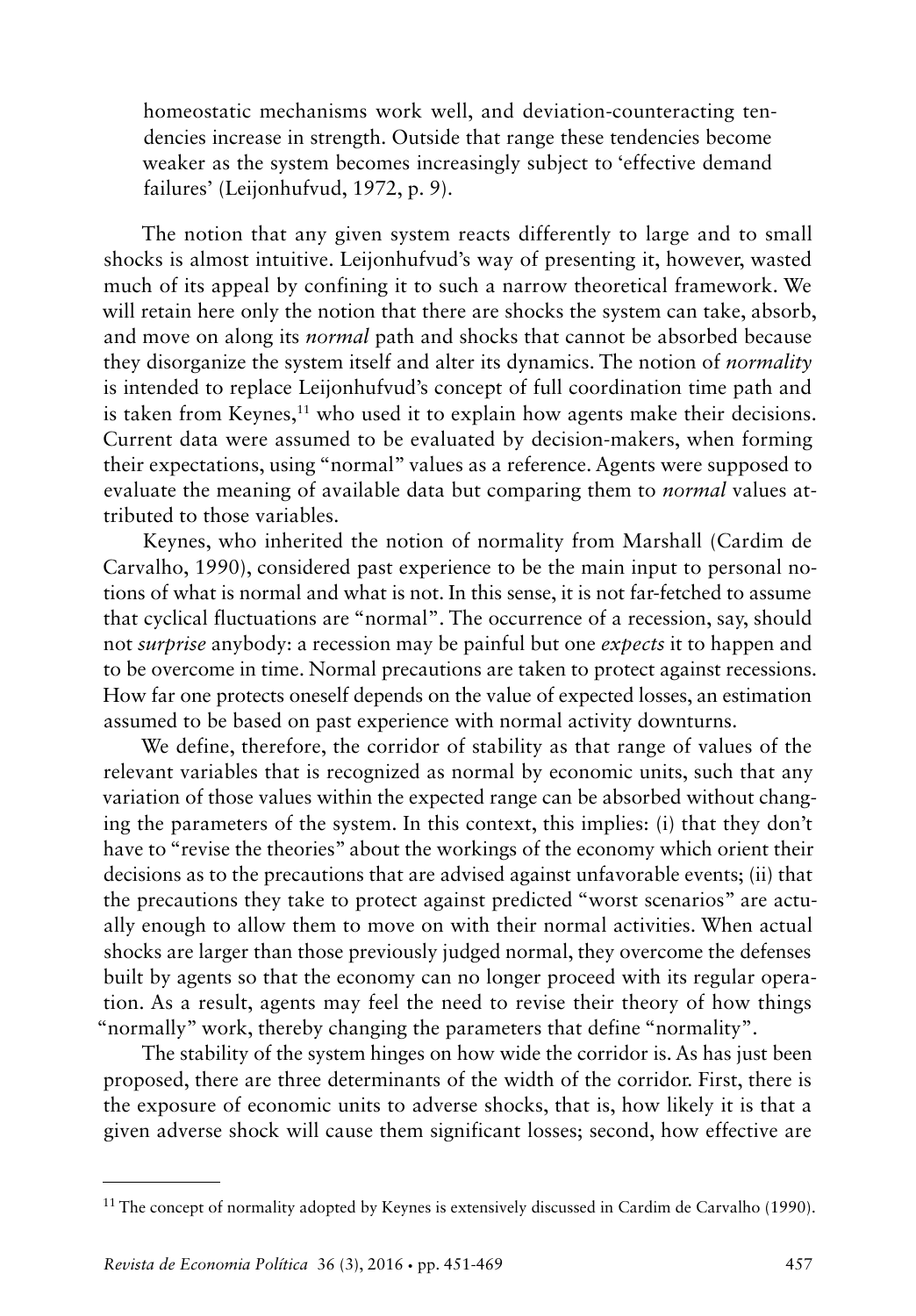the defenses built to compensate these losses, allowing them to proceed with their strategies; and third, how the shock fits in the "theories" of the economy created by agents to orient their strategies. As none of these determinants is supposed to remain fixed through time, so the width of the corridor should be assumed to be variable.

Within such a framework, a depression begins when an adverse shock is sufficiently large to overcome the defenses built by economic units, making it impossible for them to maintain their previous patterns of behavior and/or theories of the economy. If the fall goes deep enough or inadequate reaction patterns are selected that worsen the crisis, material and expectational variables may change in such a way that after a while a new normality will be recognized, around which another corridor of stability will be created. Under circumstances like this, an *unemployment equilibrium,* with the features Keynes described it in *The General Theory*, can prevail as the new normal.<sup>12</sup>

Measuring the ability of a system to absorb shocks, the width of the corridor is in fact a measure of systemic *fragility*. In a modern entrepreneurial economy, systemic health depends on the ability to businesses to generate cash flows that validate businessmen's profit expectations and allow them to honor their liabilities.13 Making the 'wrong' decision may mean not only suffering losses but, under certain conditions, may lead to bankruptcy. Moreover, inability to honor debts may spread the original distress to creditors, including, in the case of firms, hired factors of production, to holders of similar classes of assets and liabilities, thereby creating cumulative pressures that could eventually compromise the economy's ability to return to the neighborhood of its original position.

Minsky's concept of financial fragility measures the vulnerability to shocks of such an entrepreneurial economy where production and accumulation decisions are made by businessmen. These economies are endowed with sophisticated financial markets that allow firms to spend more than their current incomes through the issuance of debt. If a unit issues debt to finance the purchase of assets in the expectation that their returns will allow to service that debt (and still leave some surplus), failure can occur in one or both of two cases: disappointment of expectations of cash inflows; a rise of cash outflows required to honor debt liabilities. One can hedge against the first disappointment by producing to order whenever possible but it can safely be assumed that the uncertainty surrounding the return of assets is the core of an entrepreneurial economy and can never be completely neutralized. To hedge against increases in the service of outstanding debt requires either not to issue any debt or to issue debt with the same maturities as the assets that are being acquired, so that no refinance will be needed during

<sup>&</sup>lt;sup>12</sup> More about this will be discussed in the third section, iii.

 $13$  "The fundamental speculative decision of a capitalist economy centers around how much, of the anticipated cash flow from normal operations, a firm, household, or financial institution pledges for the payment of interest and principal on liabilities" (Minsky, 1975, pp. 86-87)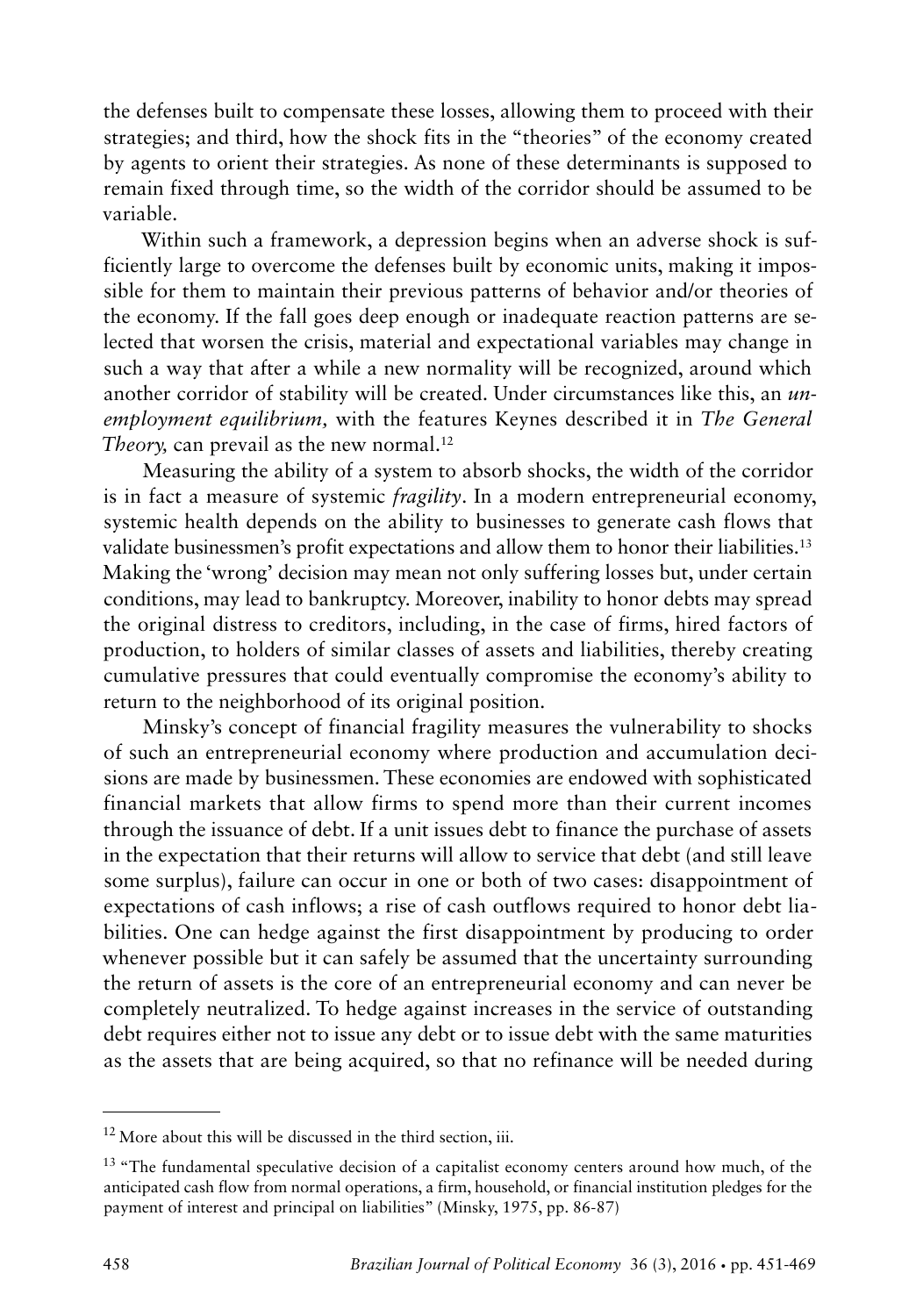the life of those assets. Of course, hedging is costly. Limiting leverage implies missing opportunities to increase returns on net worth. Capping maturity mismatches in the balance sheet implies paying higher interest rates on debt, and so on. The future being uncertain means that the wealth-holder has to decide how far it is worth to hedge, given its cost.

In this context, an *individual*'s financial fragility, that is, his vulnerability to adverse shocks is rooted in (i) leverage, which exposes one to the risk of being unable to pay one's debts if revenue expectations are disappointed; (ii) mismatch between assets and liabilities that may demand refinancing of the asset position, which exposes the asset holder to the risk of being unable to roll over its debts at payable interest rates; and (iii) illiquidity of balance sheets, that is, the continuous fall in the proportion of assets held for their liquidity premia rather than for their expected returns. In the *aggregate*, financial fragility depends on one additional factor, (iv) the degree of interconnectedness among asset-holders, which may cause the inability of a unit to honor its debts to become a disappointment of cash inflows to one or more other units. Thus, for an economy as a whole, the lower leverage, mismatch between assets and liabilities and interconnectedness between units' balance sheets and the higher liquidity of balance sheets are, the more resilient the system is. Or, alternatively, the wider is the corridor of stability, meaning that the larger the adverse shocks the system is capable of absorbing.

Minsky got very close to writing down a corridor model himself. What he called domain of stability is almost exactly the same idea as the corridor of stability:

There are two basic attributes of the financial system that determine the domain of stability of the financial system: (1) the extent to which a close articulation exists between the contractual and customary cash flows from a unit and its various cash receipts and (2) the weight in portfolios of those assets that in almost all circumstances can be sold or pledged as well nigh their book or face value. A third element, not quite so basic, that determines vulnerability to a financial crisis is the extent to which expectations of growth and of rising prices have affected current asset prices and the values at which such assets enter the financial system. The domain of stability of the financial system is smaller the closer the articulation of payments, the smaller the weight of protected assets, and the larger the extent to which asset prices reflect both growth expectations and realized past appreciations (Minsky, 1982, p. 144).

The *domain of stability* allowed Minsky to distinguish between stable and unstable configurations.14 When the system was recognized to be in the unstable configuration, a financial shock could generate a depression:

<sup>&</sup>lt;sup>14</sup> In fact, in another paper published in the same book, Minsky proposed to distinguish between three types of configurations: stable, quasi-stable and unstable.(Minsky, 1982, p. 8).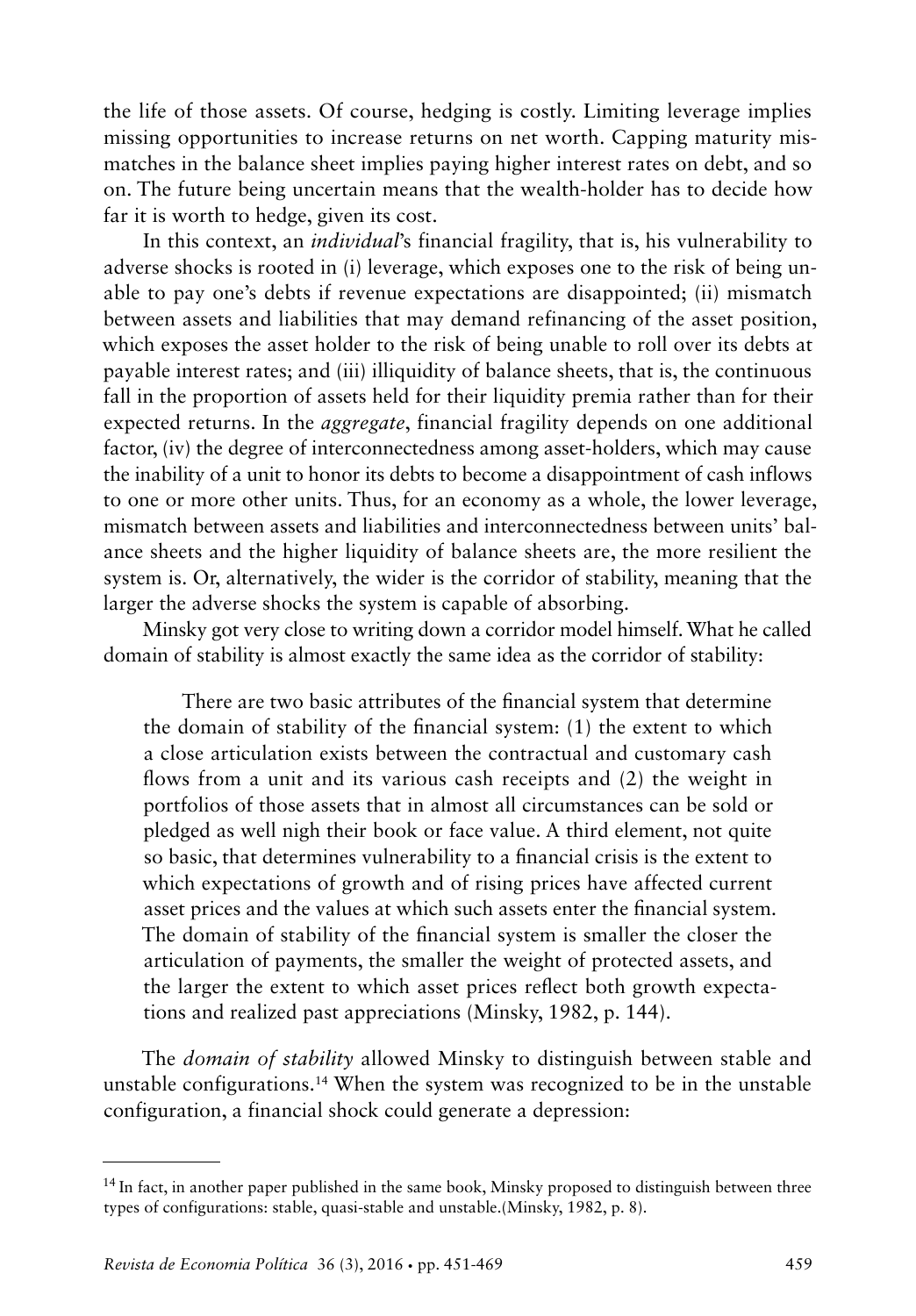In an unstable market a slight deviation from equilibrium has widespread repercussions. Hence, once the money market evolves into such an unstable situation, a financial crisis can be expected. The collapse of a portion of the financial market results in both a loss of net worth and of liquidity by households, business firms, and other financial institutions. Even if the financial crisis is not generalized, economic units will revise their view and desire more liquidity. A tendency to use savings to liquidate debt and hence to increase the ratio of net worth to debt will arise; this has a depressing effect upon income. Thus the 'shock' from the financial sector can create a situation which leads to a deep depression (Minsky, 1982, pp. 174-175).

When working with the concept of corridor of stability, it is clear that stability is a *relative* property: a system is stable in the face of a given shock of a given intensity. In fact, this seemed to be Minsky's own understanding when he stated that:

For every debt-income ratio of the various sectors we can postulate the existence of a maximum decline in income which, even if it is most unfavorably distributed among the units, cannot result in a cumulative deflationary process, as well as a minimum decline in income which, even if it is most favorably distributed among the units must lead to a cumulative deflationary process. […] For a given set of debt-income ratios, these boundary debt-income ratios are determined by the relative size of the economy's ultimate liquidity (those assets with fixed contract value and no default risk) and the net worth of private units relative to debt and income as well as the way in which financial factors enter into the decision relations that determine aggregate demand (Minsky, 1982, p. 7).

If a shock takes the economy out of the corridor, cumulative or disequilibriumenhancing processes operate that may snowball until they wear themselves out or are stopped by some exogenous factor. One would expect the economy to behave in increasingly *incoherent* ways (Minsky, 1980), reducing the probability of a "normal" recovery, that is, the return to a previous trend, as one expected to happen in the case of normal cyclical recessions. The most important mechanism spreading and intensifying incoherence is *debt deflation*. When return expectations are disappointed or short term debts cannot be rolled over, and the asset holder finds himself unable to service his debts with asset revenues, he would have no alternative but to try to sell assets to liquidate debts. If the shock hit a large enough number of asset holders there could emerge a situation in which the increased volume of assets put for sale depresses their prices forcing new rounds of sales, a process which would repeat itself until their value is wiped out. Minsky used the expression "to sell position to make position" to characterize what asset holders try to do in these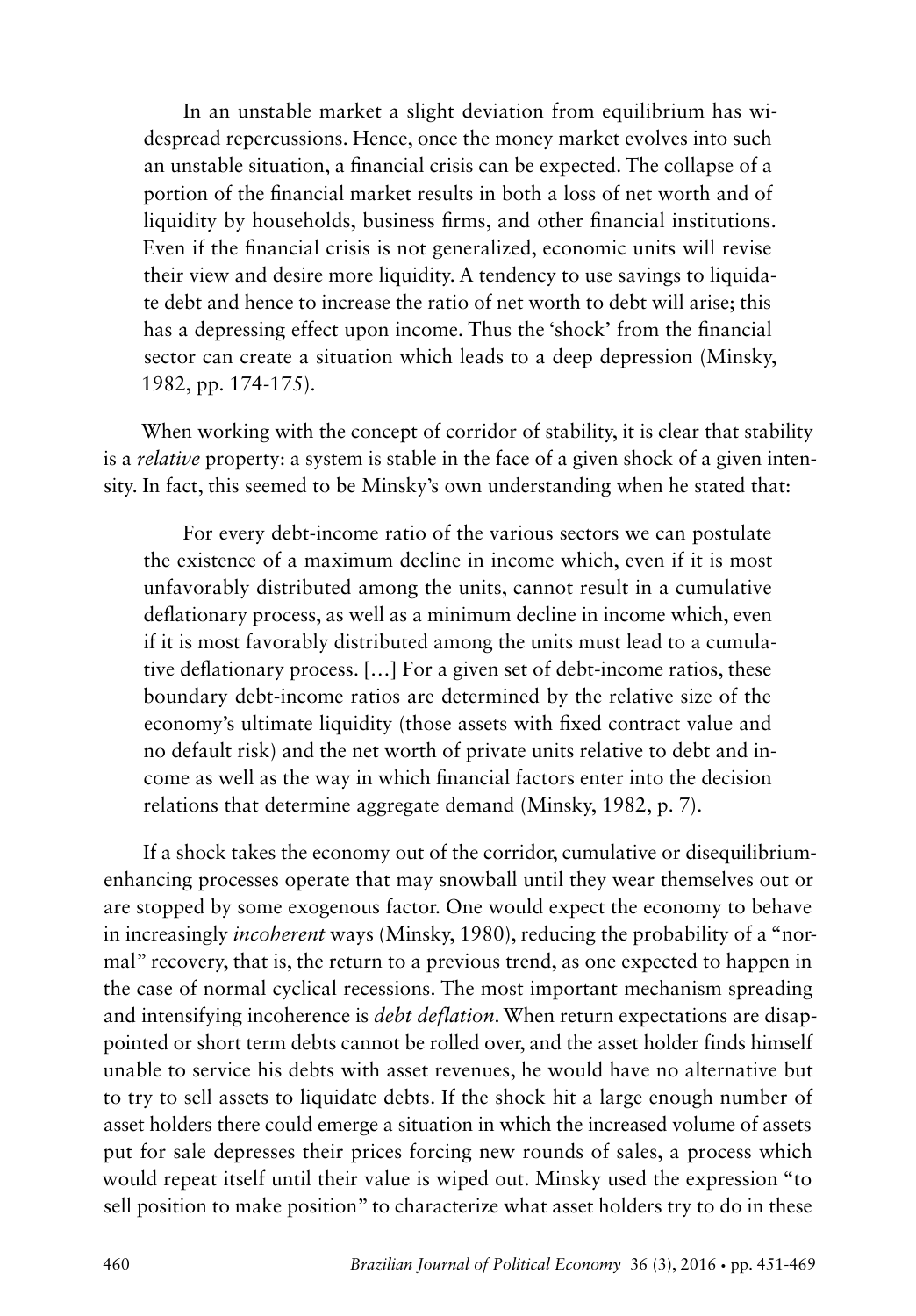circumstances: its end result is widespread financial wealth destruction.15 Wealth destruction, if it is taken too far, makes "normal" recoveries impossible. Of course, while a financial collapse is developing, and in its aftermath, the "real" economy will suffer its impact both on the side of the demand for goods and services (which tend to collapse because of wealth and income effects) and because of the contraction of credit by banks and other financial institutions, which are directly hit by a debt deflation. The combination of financial and real impacts causes the deep and relatively quick fall in output and employment characteristic of output contractions observed at the start of a depression.

Disequilibrium-amplifying processes such as debt deflations, however, are not supposed to run in practice until its fuel is entirely exhausted. Historical experience has shown that other forces, especially State intervention, tend to put a floor under collapsing markets at some point. Success at stopping cumulative contractions, however, does not necessarily guarantee a prompt recovery. In fact, government policies necessary to stop a contractionary spiral may be very different from those appropriate to induce or support recovery.<sup>16</sup>

Once the contraction process is contained, in any case, agents search to identify the features of the newly-created situation that might allow them to adapt and to recover coherence.

A final word about the width of the corridor as proposed so far. The wider the corridor, the more stable the system is, that is, the more capable it is of absorbing adverse shocks. But "building" a corridor is costly and the costs rise with the extent of its width. A key factor then when building defenses against adverse shocks is how likely asset holders evaluate a future disappointment of their expectations to be. If, for instance, an economy is growing, asset prices are rising, expectations are being met so that liabilities are being honored and some surplus is being appropriated, it is only too natural that agents will question the real need for the precautions they are taking. The trade-off between gain and safety will probably be seen as excessive. Leverage will be increased, investors will finance their purchases of longer-lived assets by an increasing appeal to short-term borrowing, lower liquidity buffers will be kept, and so on. Prosperity should lead to narrower corridors, and the longer the prosperity lasted (or the stronger it was) the narrower we should expect it to become. This is nothing else than translating into the language of the corridor hypothesis Minsky's best-known aphorism, *stability is destabilizing*. 17 A narrower corridor means that it takes a relatively smaller shock to take the econ-

<sup>&</sup>lt;sup>15</sup> One should notice that current accounting practices that consecrate the principle of mark-to-market tend to strengthen the destructive trend since it spreads the effects of the asset price falls even to those asset-holders that choose to keep them in their portfolios.

 $16$  The roles played by the State intervention in such a process will be discussed in the third section, iii, next.

 $17$  More recently, Leijonhufvud himself came to see Minsky's model of financial fragility the embodiment of his corridor hypothesis, a long way from its original formulation (e.g., Leijonhufvud, 2009). Still, Leijonhufvud confined Minsky's approach to the consideration of leverage alone, neglecting the other elements that are important to his financial fragility theory.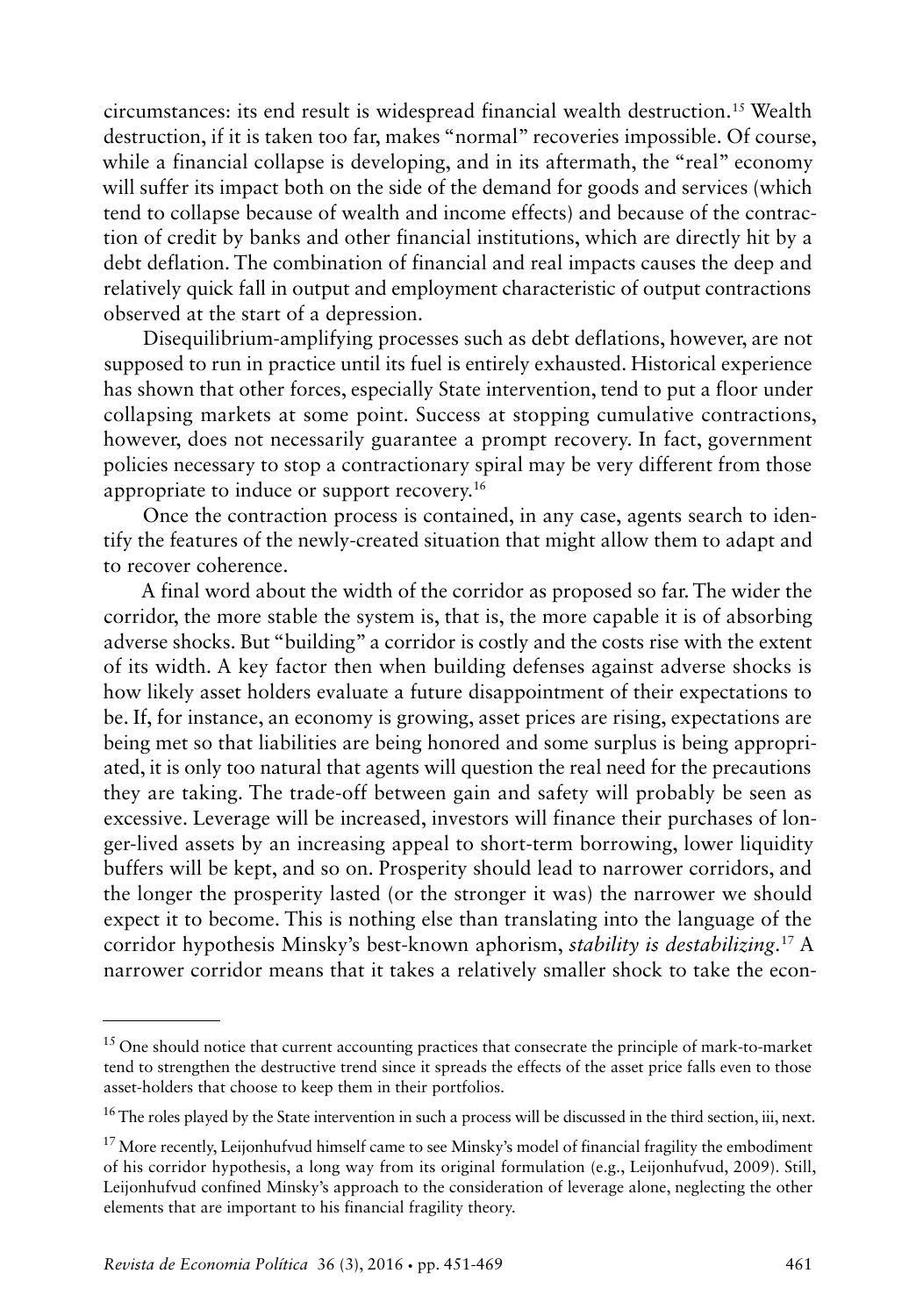omy into a disordered state. If the corridor is narrow enough (that is, if it is vulnerability is large enough), even shocks that would be irrelevant in some other circumstance may cause a contractionary spiral. In the present perspective, it is on the width of the corridor, instead of the size of the shock, that one should focus.<sup>18</sup>

## **ii. An exogenous connection through the role of Government Policy**

Experience has shown that governments will not just stand in the wings watching as their economies crumble. It may be useful, however, to distinguish between actions taken by governments to stop a contractionary spiral and actions taken during or after the crash to promote recovery.

The kind of catastrophic contraction just described that initiated depressions can be characterized as liquidity crises. Illiquid banks could not honor their deposit liabilities (or were feared so) in the United States in the 1930s, so depositors initiated bank runs. Illiquid investment banks and other financial intermediaries in the United States could not honor their *repo* liabilities (or were feared so) in 2007 and 2008, so creditors withheld their loans forcing them to fire sell securities in the attempt "to sell position to make position". Contagion to other segments of the securities markets was rapid and illiquidity spread throughout the financial system. Rising liquidity preferences on the part of survivors only made things worse.

The way to stop a liquidity crisis, naturally, is to create liquidity and to direct it to the markets affected by illiquidity. As Minsky observed, *ultimate liquidity* is created and injected in financial markets by the government (the function of what he called *Big Bank*).19 To cease a cumulative contraction, government authorities (including central banks) must act as market makers, that is, residual buyers for the excess supply of financial assets to sustain their prices and stop debt deflation before it bankrupts too many economic agents. In the 2007-2008 crisis, the Federal Reserve, together with the Treasury Department, in the United States created many emergency programs designed to recreate liquidity in securities markets. Similar measures were taken in the United Kingdom and Germany. When an illiquidity crisis later threatened the market for sovereign debt securities in the Eurozone, it took a public statement by chairman Mario Draghi of the European Central Bank and the creation of a (never actually implemented) liquidity support program to stop it.<sup>20</sup>

<sup>&</sup>lt;sup>18</sup> This point was also emphasized by Galbraith (1997, p. 90). Given the extent of leverage-supported speculation in the 1920s, the identification of the trigger for the collapse in 1929 was of secondary (or lower) importance: "This is not very important, for it is in the nature of a speculative boom that almost anything can collapse it. Any serious shock to confidence can cause sales by those speculators who have always hoped to get before the final collapse, but after all possible gains from rising prices have been reaped."

<sup>&</sup>lt;sup>19</sup> "The ultimately liquid assets of an economy consist of those assets whose nominal value is independent of the functioning of the economy. For an enterprise economy, the ultimately liquid assets consist of the domestically owned government debt outside government funds, Treasury currency, and specie" (Minsky, 1982, p. 9).

 $20$  Many analysts of the current crisis attribute the amplitude of the liquidity-support intervention by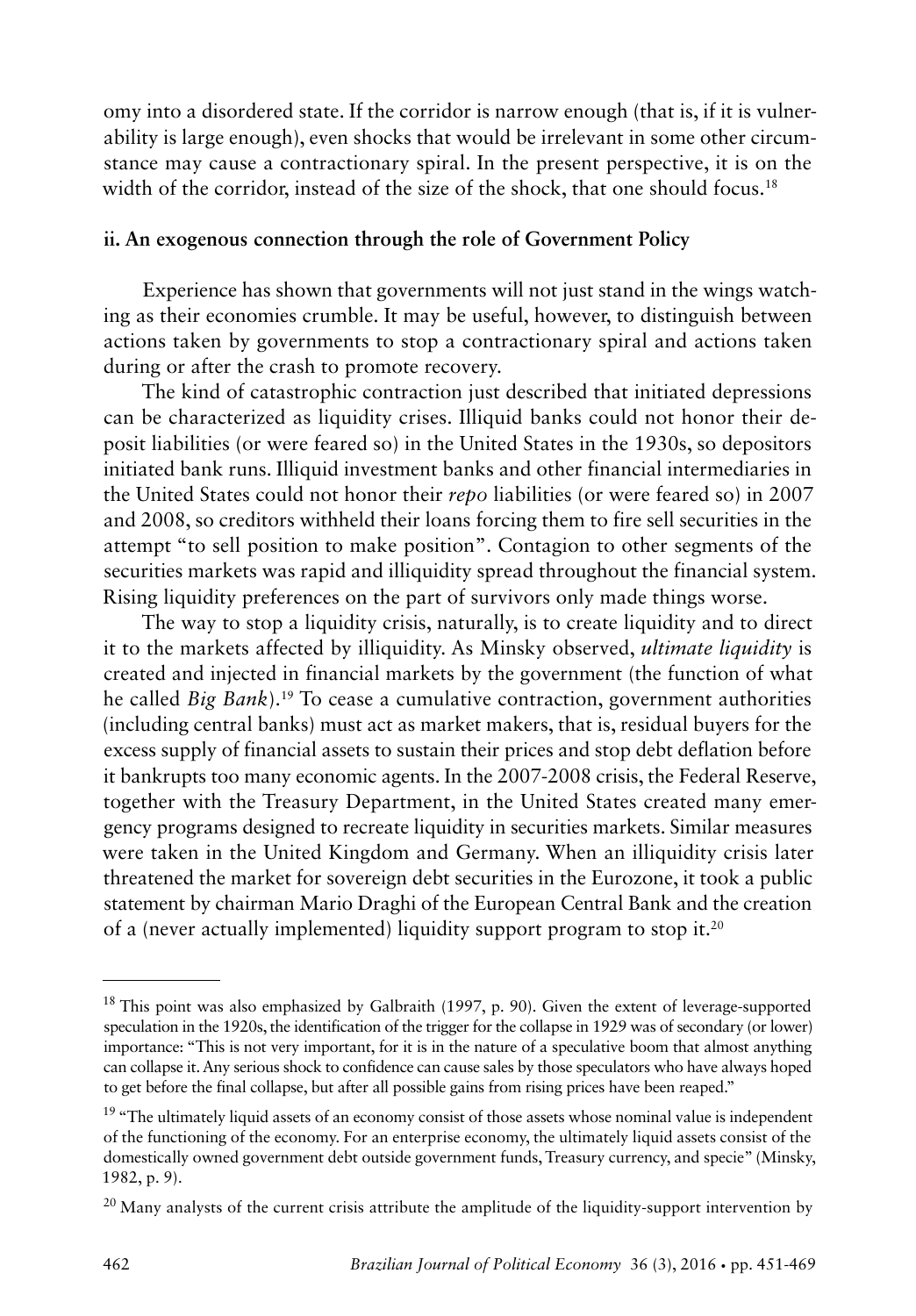Although one should not exaggerate the sharpness of the distinction, defining policies to promote recovery is something else. Once debt deflation, and its most immediate impacts on the "real" economy, is neutralized, choosing the right policies to resume and sustain growth (let alone recovering pre-crisis growth paths) is considerably more complicated.

Two schools of thought have competed for acceptance by policy makers. The first relies on the assumed existence of powerful self-adjustment mechanisms in capitalist economies. They only need to be freed from "outside" interference, such as government regulations, irresponsible fiscal policies, lax monetary policies, etc., to allow these economies to resume their natural growth paths. *Austere* macroeconomic policies and *structural reforms* to liberate markets to reduce costs of production are the core policies proposed by this school.<sup>21</sup> The opposing view, of a more eclectic origin, coalesced around the idea that these economies were in fact incapable of recovering by themselves from a crisis of such a dimension. For some, markets should not be liberalized. On the contrary, they should be reorganized and controlled even more.22 Others, including Keynes, believed that outside interference was necessary but favored promotion of public works. For them, depressions occurred because aggregated demand collapsed and it had to be revived. This group tended to favor expansive fiscal policies, particularly in those cases where expansive monetary policies were prevented by adherence to the Gold Standard.<sup>23</sup>

the Federal Reserve to the lessons its chairman, Ben Bernanke, learned from his academic studies of the Great Depression. In the opposite direction, in their classic volume on the monetary history of the United States, Friedman and Schwartz (1963) stressed the importance of the Federal Reserve adopting the "wrong" policies to transform a stress into a crisis.

<sup>21</sup> Policies along these lines were followed in the 1930s in the United States, during the Hoover administration, the UK (since its return to the gold standard in 1925), pre-Nazi Germany (especially during the Bruenning period), and France. Some countries, especially the UK (until 1931) and France (until 1936) were heavily constrained by their adherence to the gold standard, a constraint also felt by the United States until President Roosevelt suspended it. For general descriptions of the economic and political situation in these (and other) countries at the time, see Brendon (2002). It is interesting to note, however, that, at least in some cases, adherence to austerity policies plus reforms was fed not only by ideological faith on the self-healing virtues of capitalist economies but also by doubts about the material or technical feasibility of alternatives. See, for instance, the splendid volume organized by Peden (2004), where the Treasury View is defended against Keynes's attacks mostly by arguing that his government spending proposals were in practice impossible to implement.

 $22$  The first New Deal, for instance, created institutions to organize both the manufacturing and the agricultural sectors to limit competition among firms that was supposed to be forcing their prices downward. An extreme case in many senses, Nazi Germany implemented reforms that went much beyond the mere cartelization of the agricultural and manufacturing sectors to actually giving control over production and pricing decisions to the government (although the goal was rearmament rather than recovery per se). On the New Deal, see Badger (1989), on Nazi Germany, the extraordinary work of Adam Tooze (Tooze, 2006).

 $^{23}$  As Keynes argued, the implications of his General Theory were half conservative, half revolutionary. They were revolutionary to the extent that policy should be designed on the knowledge that Say's law was false. They were conservative in the sense that markets should still be allowed to, as freely as possible, to allocate resources among concrete uses: "It is in the determining the volume, not the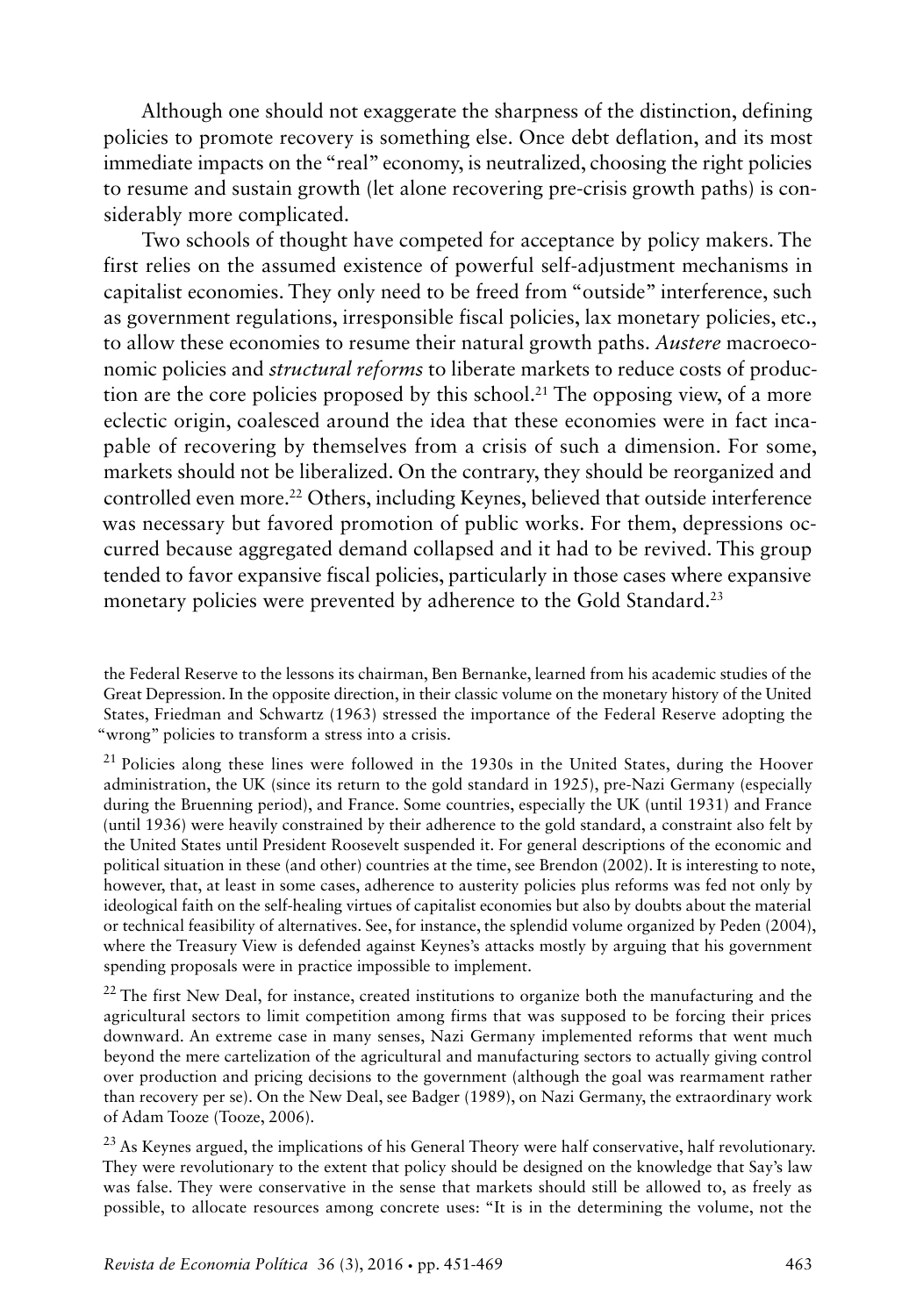In the 2010s, an intense debate has begun between the proponents of austerity policies and Keynesian proponents of expansive aggregate demand management policies. As in the 1930s, the first group prevailed (so far, at least), especially in Western Europe but also in the United States (after a brief and relatively timid "Keynesian stimulus package" was adopted in 2009). One consequence of the prevalence of the austerity and self-adjustment program has been the prolongation of the period in which those economies are to remain prostrated. Adjustment may be spontaneous perhaps but it is certainly not fast. Excesses of the past have to be purged, resistance to reform must be broken and these are processes of change that take time even if one believes they will ultimately work. Moreover, designing and implementing reforms is also time-consuming. Thus, austerity policies are expected to take time to yield its results even in the eyes of their defenders.

In sum, a government may be successful in stopping contractionary spirals and still promote austerity policies that prolong stagnation. Whether the expectations of austerity believers will ever be vindicated is, empirically, an open question. Nevertheless, whether austerity or expansive policies are chosen becomes a fundamental (although not the only one) element in the determination of what comes next, the weak and volatile growth phase of the depression.

## **iii. The "New Normality" and Recovery**

An out-of-corridor state, such as contractionary spiral, with debt deflation and financial panic, is obviously not a sustainable state. Extreme uncertainty can only lead to extreme caution and virtual paralysis. A disordered state does not allow decision-makers to discern the normal states they need to orient their behavior, so the economic machine breaks down and tends to stand still. Once debt deflation is stopped and panic dissipates, however, businessmen, workers, political leaders, etc., begin to formulate the new "theories of the world" that will shape their decisions and behavior.

Prominent in the these theories, of course, will be the *realities* created by the crash: wide destruction of financial wealth, bankruptcies, the reality or the threat of unemployment, illiquidity, excess leverage, contraction of credit, the memory of the "excesses" of the recent past and the hardships of retribution. A crucial component of these theories is the expected behavior of the government. Governments committed to promote austerity will, at least for the short and medium terms, signal that the economy will be kept operating at low levels of activity.<sup>24</sup> The influ-

direction, of actual employment that the existing system has broken down" (Keynes, 2013, p. 379). After the Supreme Court struck down most of his central proposals, President Roosevelt implemented some initiatives closer in spirit to Keynes's ideas, trying to revive aggregate demand and through government programs designed to create jobs directly. See Badger (1989).

<sup>&</sup>lt;sup>24</sup> This is not meant necessarily as a criticism here. The need for sacrifices is the declared core of austerity programs: living within the means, internal devaluation, etc.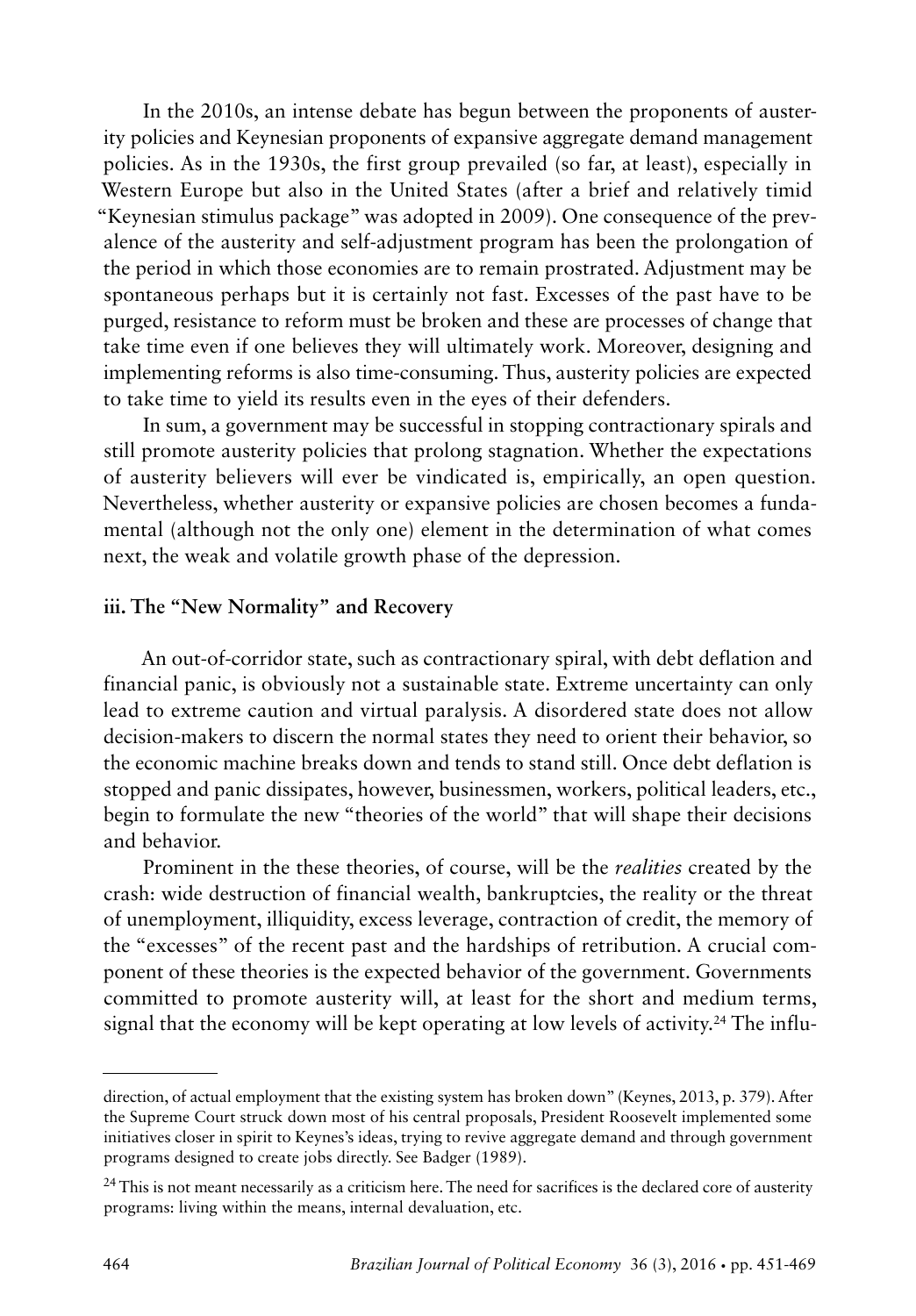ence of activist governments, on the other hand, will probably depend on the specific sort of policies they propose to implement.

One would expect, in such circumstances, private investors and consumers to be very cautious in their spending decisions, rising liquidity preferences, and the prominence of attempts to eliminate remaining sources of vulnerability, such as high leverage and exposure to rollover risks. It seems that Keynes had such a situation in mind when he described durable unemployment equilibrium states, apparently inspired by the situation in the 1930s:

"In particular, it is an outstanding characteristic of the economic system in which we live that, whilst it is subject to severe fluctuations in respect of output and employment, it is not violently unstable. Indeed it seems capable of remaining in a chronic condition of sub-normal activity for a considerable period without any marked tendency either towards recovery or toward complete collapse" (Keynes, 2013, p. 249).

Unemployment equilibrium states are, therefore, explained by both objective and subjective factors. On the one hand, there is the burden of actual losses and debt overhang and irreversible events, such as bankruptcies. On the other, there is a perception by economic agents that such facts shape the current and prospective operation of the economy.<sup>25</sup> Consumers have to face the heightened reality of unemployment, while trying to liquidate outstanding debts. Investment, of course, is very unlikely to recover with any particular vigor when spare capacity abounds and the future looks exceedingly uncertain. Raised liquidity preferences, of individuals, firms *and* of banks and other financial institutions drastically reduce the availability of credit.

But there is also to consider the fact that past expectations have gone spectacularly wrong. Analysts will talk about tsunamis or black swans in the attempt to express how unique and unpredictable the events, which led to the crisis, were, but at the end of the day what remains is that expectations formed in the past have been proved wide of the mark. The theories of the world which informed those expectations were shown to be wrong, forcing agents to formulate new ones. Creating theories demands discriminating among available information which factors and relationships are to be taken as permanent and which ones are accidental. With these elements in hand, one can extract possible future paths, those who are not known to face fatal obstacles (Shackle, 1969).

In contrast to past theories, which relied on some degree of actual experience, the new ones cannot but be seen as provisional. Aware of the heightened uncertainty that surrounds any theory created under these circumstances, agents are supposed to become especially alert to any new developments that can suggest adaptations or downright abandonment of theories. In such a context, agents tend to be oversensitive to current developments, and expectations can become very elasticwith

<sup>&</sup>lt;sup>25</sup> We coincide, on this point, with the view expressed by Calomiris in his interview with Parker (Parker, 2007, pp. 211-212).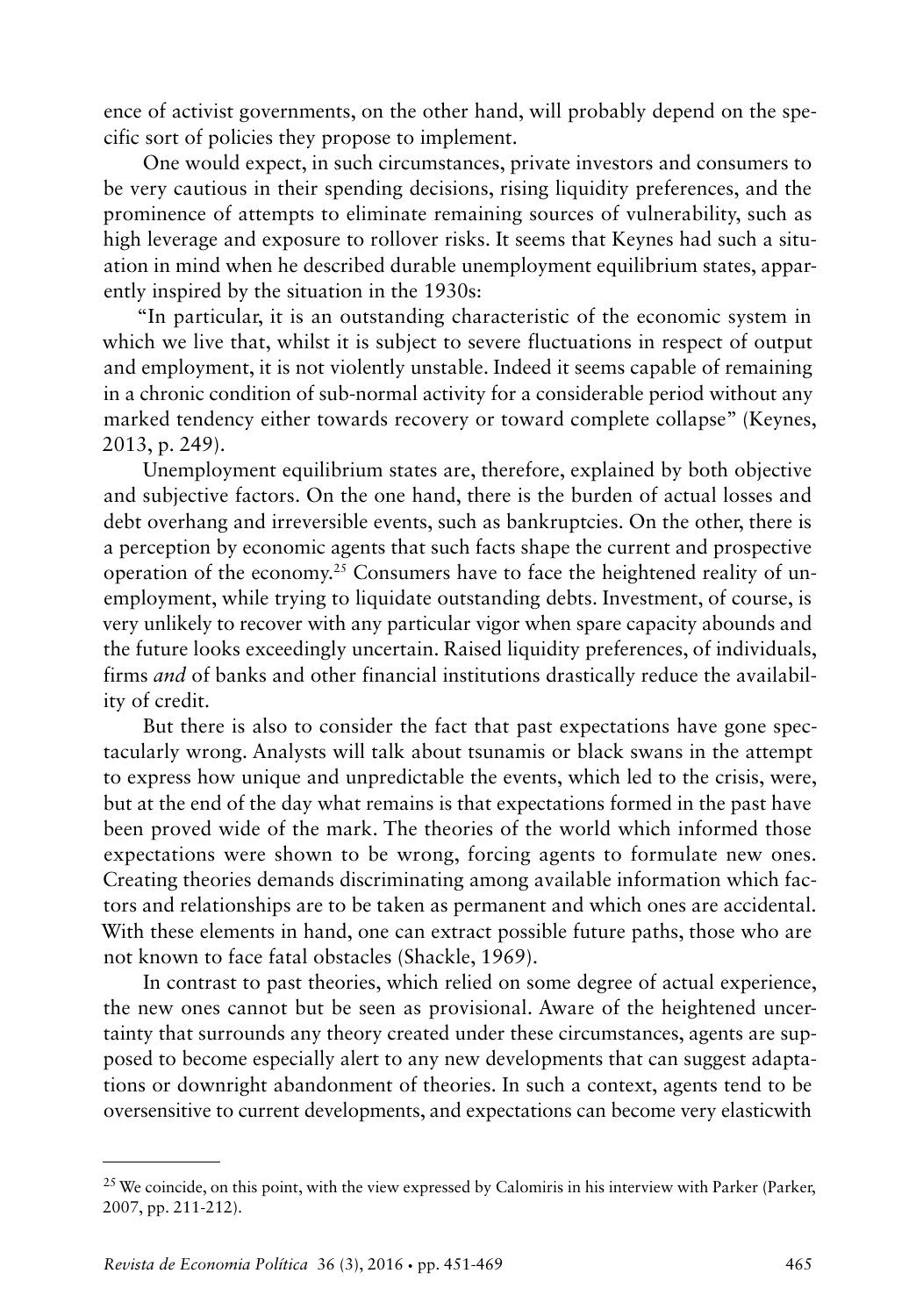respect to new data on current or recent developments. Of course, towering among possible new information are those related to changes in policy strategies that may point either to sustained and vigorous efforts at recovery and growth resumption (e.g., the New Deal) or at continued restraint (e.g., austerity policies).

Even if the chosen policy points to stronger efforts at recovery (which was the exception both in the 1930s as it was now), the pre-crisis developments that led to the narrowing of the corridor and the impacts of the downturn under such conditions should lead to very weak and fragile growth. As Keynes suggested, effective demand should be low and remain low for a long period of time. The actual experience of heavy losses should be enough to make private agents very careful in carrying out their purchases of goods and services. The threat of unemployment should lower the propensity to consume. Investment demand should be hit particularly hard. Illiquid capital goods are exposed to high risks even in better times, but existence of ample spare capacity should maintain the impulse to invest subdued.

Generalized attempts to deleverage, from consumers, firms, banks and even governments, work as an aggravating factor reducing aggregate demand.<sup>26</sup> Only two sources of demand are left, government spending and exports. If government spending is constrained by austerity policies, only net exports (that is, exports minus imports) are left. If the crisis is widespread, however, international trade will not grow or will not grow fast enough to compensate for the fall in domestic demand. In this case, net export expansion for one country can only take place by dislodging other exporters from existing markets. In the 1930s it took mainly the form of beggar-thy-neighbor exchange rate policies and import restrictions. Currently, the same goal is pursued through what is called *internal devaluation*, that is, the reduction of the domestic cost of labor to make a country's exports more competitive. Of course, the success of such policies depends on the willingness of net importers to support the export drive of the countries searching to expand through this method as well as the reactions of displaced competitors.

But the approach outlined above does not predict merely weak recoveries, it also predicts fragile (volatile) recoveries. While private agents try to establish how much confidence should the new normality command, the behavior of the new corridor of stability remains ambiguous: the corridor should be wide, since its *objective* determinants (leverage, mismatch between assets and liabilities, liquidity of balance sheets, and interconnectedness) all point to the same direction, that is, a reduction of risk exposure; but, in the opposite direction, lack of confidence on the theories entertained by decision-makers can make them oversensitive to current developments.27 One example is the disproportional impact of "news" on the level of activity in the United States and Western European countries during the current crisis.

 $^{26}$  This point was elaborated by Minsky in his financial fragility model. More recently, it was picked up by Koo with his concept of balance sheet recession (Koo, 2009).

 $27$  "It would be foolish, in forming our expectations, to attach great weight to matters which are very uncertain. […] For this reason the facts of the existing situation enter, in a sense disproportionately, into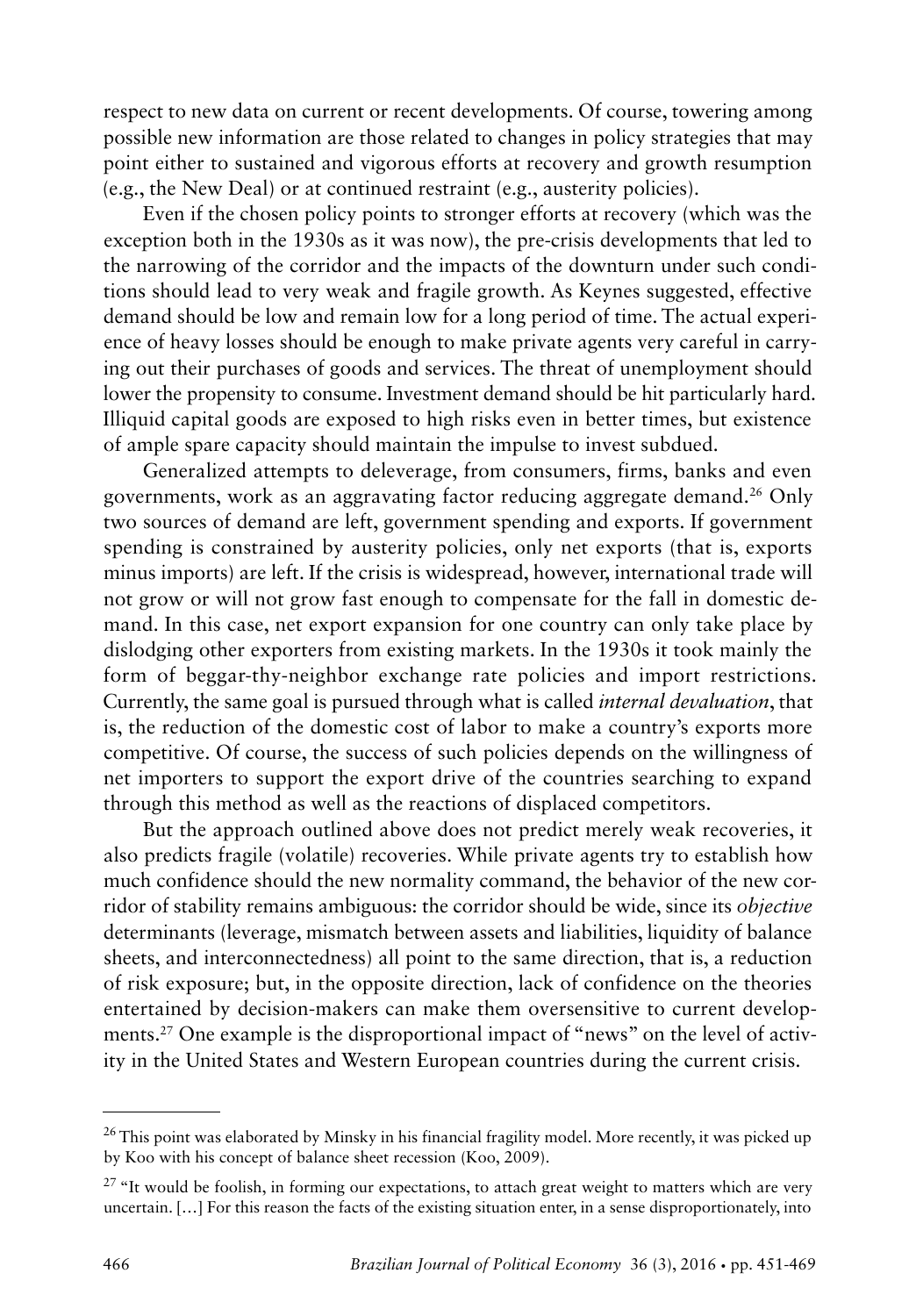The extended duration of the period of weak and fragile recovery also makes it necessary to consider two additional groups of factors, usually ignored in models of normal cyclical movements. The first is the influence of longer-term factors such as trends in income distribution or technical progress. The destruction of financial and physical wealth (including through the bankruptcy of firms and financial institutions) and the collapse of established business procedures (including modes of financing and acceptable leverage levels) force consumers but also, and most importantly, business investors to try to look farther into the future to take their consumption and investment decisions. Of course, it does not help that this is to be done in a context of heightened uncertainty.

The second group of factors refers to political and social changes taking place after the downfall. In the 1930s as now, expenditures to maintain social safety nets are either cut (within austerity policy packages) or simply turn out to be inadequately designed to cope with the kind and amplitude of problems that emerge in a depression. The sheer duration of the crisis becomes a political problem because of the perception that the political system may not be able to respond properly to such type of challenges.

One very important question is left open: how does a depression end? In theory, since the concept of depression admits growth (even if weak and fragile), one cannot rule out the possibility of an endogenous end to the depression although it is unlikely that the economy could resume past growth paths in any relevant time horizon. Left to its "natural" development process, an economy could grow out of a depression if the recovery is sustained long enough, that is, if no significant relapse takes place for whatever reason. In contrast, there is wide agreement that the Great Depression of the 1930s was ended by exogenous factors. In the United States, the beginning of the World War is generally credited with ending the depression because of the huge aggregate demand shock it represented. Germany, similarly, ended the depression by a demand shock ultimately related to the war, given by Nazi rearmament. France and Italy never entirely recovered and Great Britain, which had begun its own depression earlier (with the return to the gold standard) began to end it when it went out of gold. The current experience does not yet produce strong enough hints of how the difficulties created by the crisis will be ultimately overcome.

## **CONCLUSION**

In this paper we outlined a theory of depression where the latter is conceived as a long-duration process in which an exceptionally strong downturn is followed

the formation of our long-term expectations; our usual practice being to take the existing situation and to project it into the future, modified only to the extent that we have more or less definite reasons for expecting a change" (Keynes, 2013, p. 148).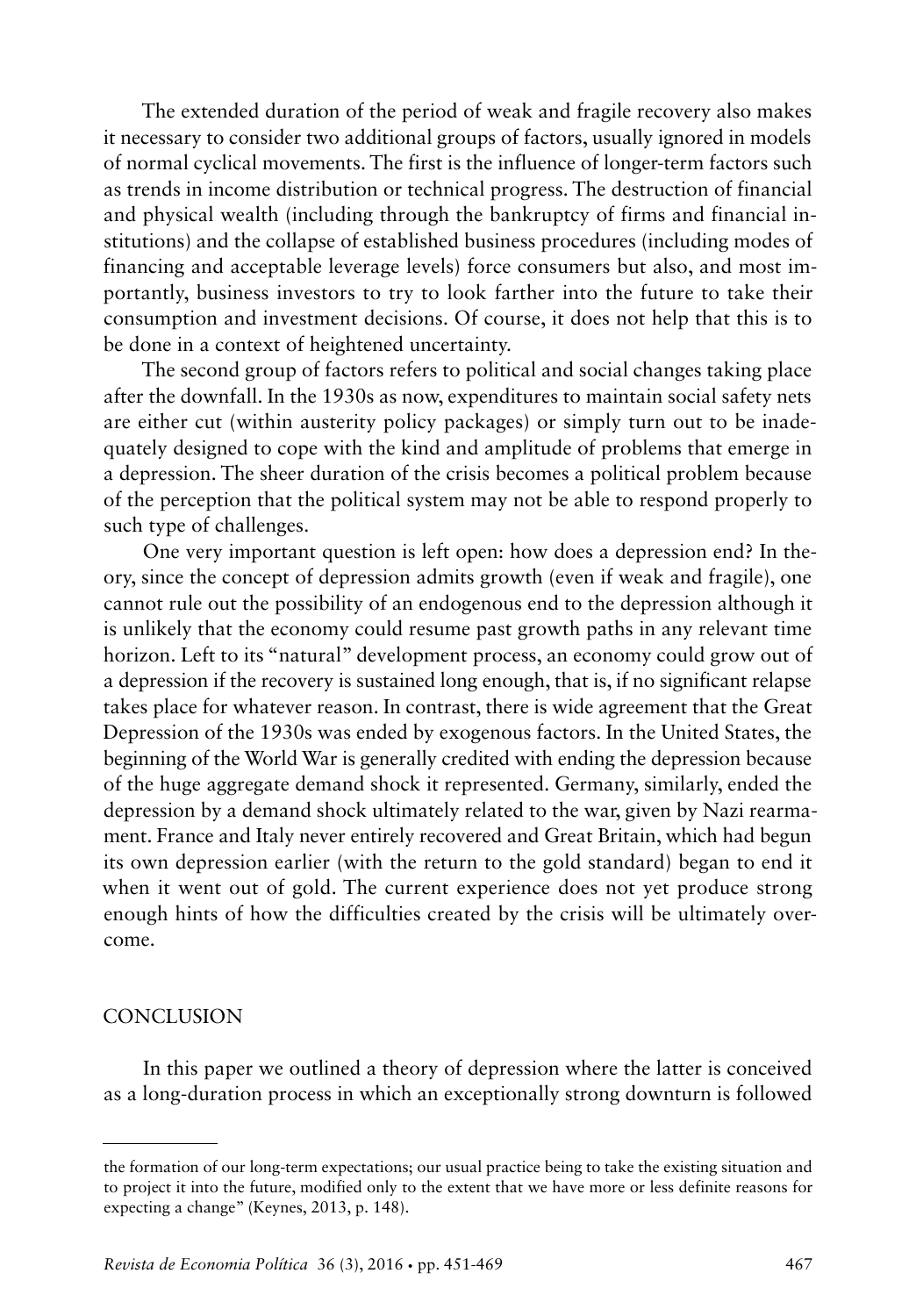by a protracted period of weak and fragile recovery. We proposed that a depression should be approached as a specific phenomenon distinguishing it from normal cyclical recessions. Two, non-exclusive, hypotheses have been proposed , one advancing an *endogenous* connection between the first and the second phases of a depression, the second being an *exogenous* connection, through policy choices made by governments. The endogenous connection relies on the concept of corridor, where we argued that in a depression the downturn is so strong as to disarm the mechanisms that would otherwise lead to a normal cyclical recovery. We thus proposed that one could distinguish two stages in a depression: the occurrence of a shock that cannot be absorbed by the system, and thus takes it outside the "corridor", where the fall is amplified through mechanisms of which the most important is probably a debt deflation.

A crucial question in this proposed theory is the width of the corridor, which measures the resilience of the system in the face of adverse shocks. Relying on Minsky's model of financial fragility, we proposed that the width of the corridor depends on the degree of leverage, the mismatch between assets and liabilities, the degree of interconnectedness among agents and the availability of liquidity buffers. Also, following his aphorism *stability is destabilizing*, we argued that the width of the corridor is endogenous, since limiting the fragility factors implies important opportunity costs for economic agents. If the width of the corridor is narrowed too much, the economy may prove itself incapable of dealing even with relatively small shocks.

The protracted period of weak and fragile growth would be explained by the violence of the crash. The destruction of wealth, financial and productive, the need to deleverage, the heightened uncertainty plus the experience of the crisis itself increases dramatically the value of all forms of hedge, raising in a particularly strong way liquidity preferences. Aggregate demand suffers directly from the fall in incomes and wealth and indirectly through increased uncertainty.

Defining properly the concept of depression is not a purely semantic problem. In fact, the concept has predictive properties. The most important among those properties (but also the one still more in need of clarification) relates to the duration of weak and fragile recoveries. It was argued that these recoveries may take an exceedingly long time to play out. But the question of how it could end, in the absence of an exogenous intervention, is still open. In the Great Depression of the 1930s, the consensus view is that it was ended by World War II. In the current crisis, political leaders in the most advanced countries seem to rely on the notion that the end may be endogenous, that is, that "reformed" economies would in time grow out of the depression. Of course, a lot depends on what one should understand by "effective recovery". The parties that advance the argument that an exogenous intervention is required (not necessarily a war, but a forceful intervention by the State to revive aggregate demand) understand a recovery as a resumption of past growth paths (or higher). The ones proposing the gradual "reform" process seem to conceive a recovery as simply resuming growth, even if at a sensibly lower level than before.